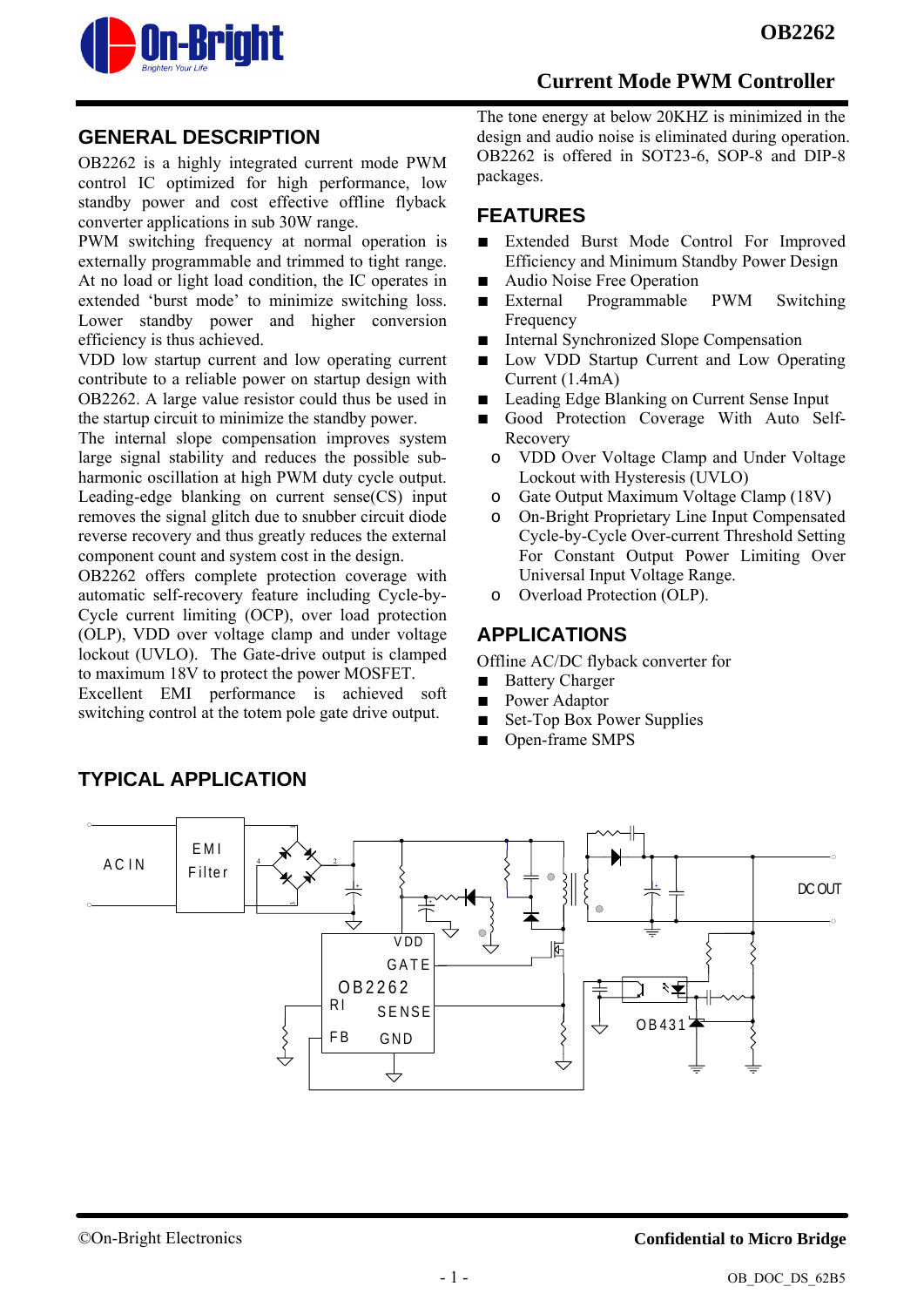

### **GENERAL INFORMATION**

#### **Pin Configuration**

The OB2262 is offered in SOT23-6, DIP8 and SOP8 packages, shown as below.



#### **Ordering Information**

| <b>Part Number</b> | <b>Description</b> |
|--------------------|--------------------|
| <b>OB2262MP</b>    | SOT23-6, Pb-free   |
| <b>OB2262AP</b>    | DIP8, Pb-free      |
| <b>OB2262CP</b>    | SOP8, Pb-free      |

#### **Package Dissipation Rating**

| Package          | $R\theta$ JA     |
|------------------|------------------|
|                  | $(^{\circ}$ C/W) |
| DIP <sub>8</sub> | 90               |
| SOP <sub>8</sub> | 150              |
| SOT23-6          | 200              |

#### **Absolute Maximum Ratings**

| <b>Parameter</b>                    | Value                     |  |  |
|-------------------------------------|---------------------------|--|--|
| VDD DC Supply Voltage               | 30 V                      |  |  |
| <b>VDD Zener Clamp</b>              | $VDD$ Clamp+0.1V          |  |  |
| Voltage <sup>Note</sup>             |                           |  |  |
| VDD DC Clamp Current                | $10 \text{ mA}$           |  |  |
| V <sub>FB</sub> Input Voltage       | $-0.3$ to $7V$            |  |  |
| V <sub>SENSE</sub> Input Voltage to | $-0.3$ to $7V$            |  |  |
| Sense Pin                           |                           |  |  |
| $V_{RI}$ Input Voltage to RI Pin    | $-0.3$ to $7V$            |  |  |
| Min/Max Operating                   | -20 to 150 $\mathrm{^oC}$ |  |  |
| Junction Temperature $T_I$          |                           |  |  |
| Min/Max Storage                     | -55 to 160 $^{\circ}$ C   |  |  |
| Temperature $T_{\text{stg}}$        |                           |  |  |

**Note:** VDD\_Clamp has a nominal value of 34V.

Stresses beyond those listed under "absolute maximum ratings" may cause permanent damage to the device. These are stress ratings only, functional operation of the device at these or any other conditions beyond those indicated under "recommended operating conditions" is not implied. Exposure to absolute maximum-rated conditions for extended periods may affect device reliability.

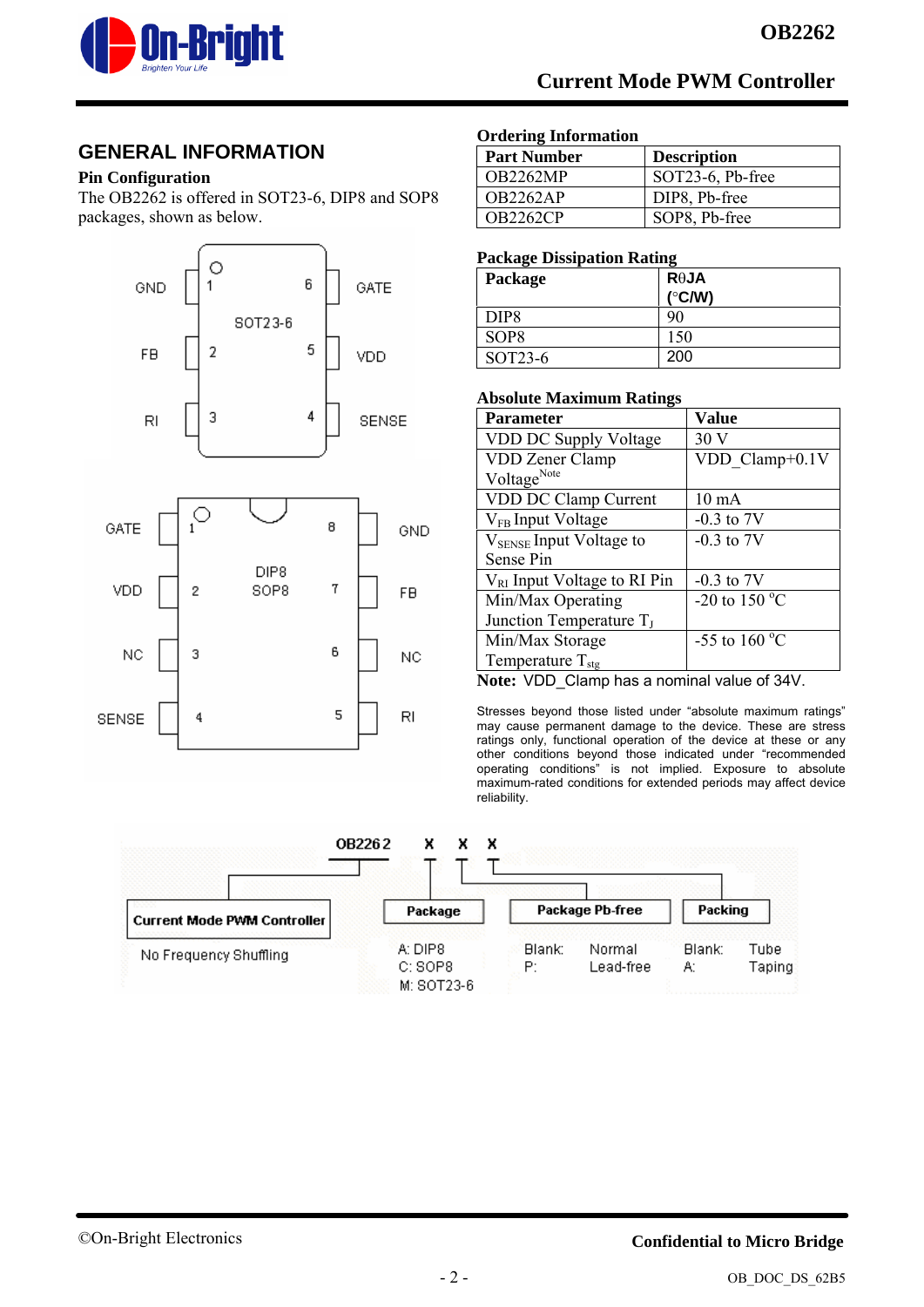

#### **Marking Information**



#### **TERMINAL ASSIGNMENTS**

| <b>Pin Name</b> | I/O      | <b>Description</b>                                                                      |
|-----------------|----------|-----------------------------------------------------------------------------------------|
| <b>GND</b>      | D        | Ground                                                                                  |
| <b>FB</b>       |          | Feedback input pin. The PWM duty cycle is determined by voltage level into this pin and |
|                 |          | the current-sense signal at Pin 6.                                                      |
| <b>RI</b>       |          | Internal Oscillator frequency setting pin. A resistor connected between RI and GND sets |
|                 |          | the PWM frequency.                                                                      |
| <b>SENSE</b>    |          | Current sense input pin. Connected to MOSFET current sensing resistor node.             |
| <b>VDD</b>      | p        | Chip DC power supply pin.                                                               |
| <b>GATE</b>     | $\Omega$ | Totem-pole gate drive output for the power MOSFET.                                      |

## **RECOMMENDED OPERATING CONDITION**

| <b>Symbol</b> | <b>Parameter</b>                     | Min         | Unit      |
|---------------|--------------------------------------|-------------|-----------|
|               |                                      | <b>Max</b>  |           |
| <b>VDD</b>    | <b>VDD Supply Voltage</b>            | 10 to 30    |           |
| <b>RI</b>     | <b>RI</b> Resistor Value             | 100         | Kohm      |
|               | <b>Operating Ambient Temperature</b> | $-20$ to 85 | $0\Omega$ |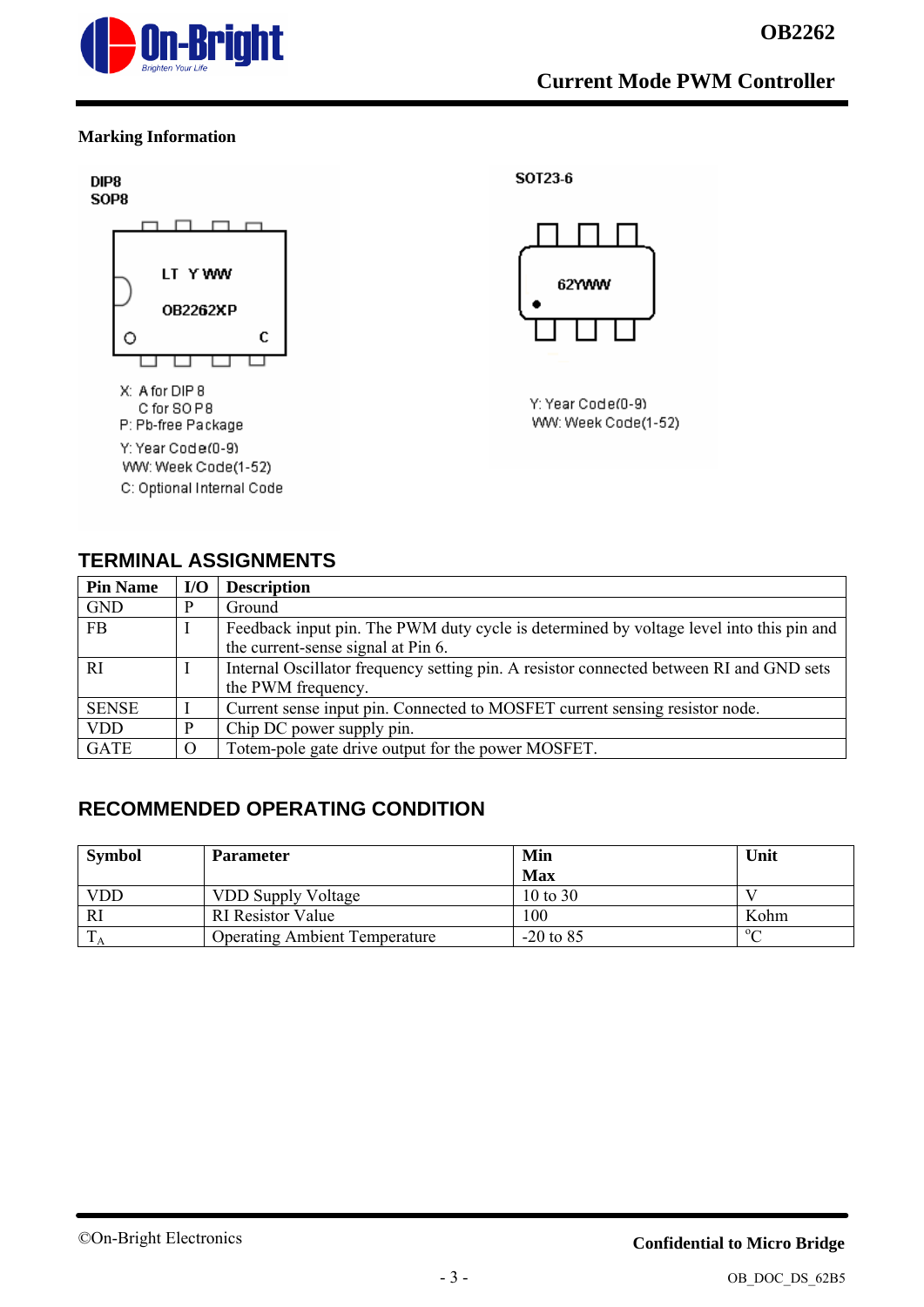

# **OB2262**

# **BLOCK DIAGRAM**



#### ©On-Bright Electronics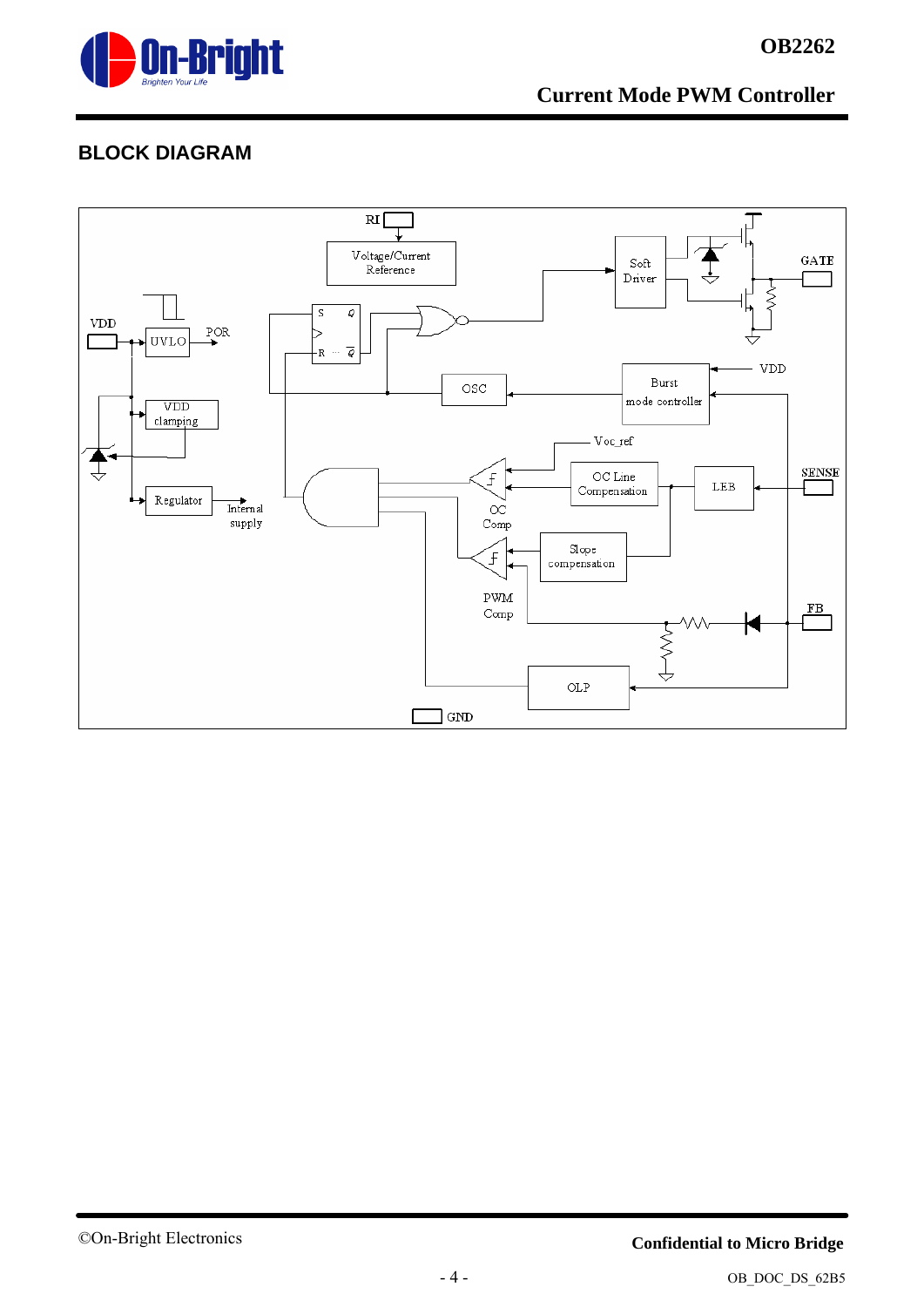

# **ELECTRICAL CHARACTERISTICS**

|  | $(T_A = 25^{\circ}\text{C} \text{ if not otherwise noted})$ |
|--|-------------------------------------------------------------|
|--|-------------------------------------------------------------|

| <b>Symbol</b>                         | <b>Parameter</b>                                                                     | <b>Test Conditions</b>                                           | Min  | <b>Typ</b>     | <b>Max</b> | Unit                    |
|---------------------------------------|--------------------------------------------------------------------------------------|------------------------------------------------------------------|------|----------------|------------|-------------------------|
| <b>Supply Voltage (VDD)</b>           |                                                                                      |                                                                  |      |                |            |                         |
| I VDD Stup                            | VDD Start up Current                                                                 | $VDD = 12.5V$ , RI=100K<br>Measure Leakage current<br>into VDD   |      | $\overline{3}$ | 20         | uA                      |
| I VDD Ops                             | <b>Operation Current</b>                                                             | $VDD=16V$ ,<br>$RI=100Kohm, VFB=3V$                              |      | 1.4            |            | mA                      |
| UVLO(ON)                              | VDD Under Voltage<br>Lockout Enter                                                   |                                                                  | 7.8  | 8.8            | 9.8        | $\mathbf{V}$            |
| UVLO(OFF)                             | VDD Under Voltage<br>Lockout Exit<br>(Recovery)                                      |                                                                  | 13   | 14             | 15         | $\overline{\mathbf{V}}$ |
| VDD_Clamp                             | VDD Zener Clamp<br>Voltage                                                           | $I_{VDD} = 5$ mA                                                 |      | 34             |            | $\mathbf{V}$            |
|                                       | <b>Feedback Input Section(FB Pin)</b>                                                |                                                                  |      |                |            |                         |
| $A_{VCS}$                             | <b>PWM</b> Input Gain                                                                | $\Delta$ $V_{FB}$ / $\Delta$ $V_{cs}$                            |      | 2.0            |            | $\mathrm{V}/\mathrm{V}$ |
| $V_{FB}$ Open                         | V <sub>FB</sub> Open Loop Voltage                                                    |                                                                  |      | 4.8            |            | $\mathbf V$             |
| I <sub>FB</sub> _Short                | FB pin short circuit<br>current                                                      | Short FB pin to GND and<br>measure current                       |      | 1.2            |            | mA                      |
| $VTH$ 0D                              | Zero Duty Cycle FB<br>Threshold Voltage                                              | $\overline{V}DD = 16V,$<br>RI=100Kohm                            |      |                | 0.75       | V                       |
| $VTH$ PL                              | Power Limiting FB<br>Threshold Voltage                                               |                                                                  |      | 3.7            |            | $\mathbf{V}$            |
| $T_D$ <sub>PL</sub>                   | Power limiting<br>Debounce Time                                                      |                                                                  |      | 35             |            | mSec                    |
| $Z_{FB}$ IN                           | Input Impedance                                                                      |                                                                  |      | 6              |            | Kohm                    |
| DC MAX                                | Maximum Duty Cycle                                                                   | $VDD=18V,$<br>RI=100Kohm, FB=3V,<br>$CS=0$                       |      | 75             |            | $\frac{0}{0}$           |
| <b>Current Sense Input(Sense Pin)</b> |                                                                                      |                                                                  |      |                |            |                         |
| T blanking                            | Leading edge blanking<br>time                                                        | $RI = 100$ Kohm                                                  |      | 300            |            | ns                      |
| $Z_{\text{SENSE}}$ IN                 | Input Impedance                                                                      |                                                                  |      | 40             |            | Kohm                    |
| $T_D$ <sup>OC</sup>                   | Over Current Detection<br>and Control Delay                                          | $VDD = 16V$ ,<br>$CS > V_{TH}$ OC, FB=3.3V                       |      | 75             |            | nSec                    |
| $VTH$ OC                              | Over-Current<br>Threshold Voltage or<br>Equivalent maximum<br>input voltage at SENSE | FB=3.3V, RI=100 Kohm                                             | 0.70 | 0.75           | 0.80       | V                       |
| <b>Oscillator</b>                     |                                                                                      |                                                                  |      |                |            |                         |
| $\rm F_{\rm OSC}$                     | Normal Oscillation<br>Frequency                                                      | $RI = 100$ Kohm                                                  | 60   | 65             | 70         | KHZ                     |
| $\Delta f$ Temp                       | <b>Frequency Temperature</b><br>Stability                                            | $VDD = 16V$ ,<br>RI=100Kohm, $T_A - 20$ °C<br>to $100^{\circ}$ C |      | 5              |            | $\frac{0}{0}$           |
| $\Delta f$ VDD                        | <b>Frequency Voltage</b><br>Stability                                                | $VDD = 12-25V,$<br>RI=100Kohm                                    |      | 5              |            | $\frac{0}{0}$           |
| RI range                              | <b>Operating RI Range</b>                                                            |                                                                  | 50   | 100            | 150        | Kohm                    |
| V RI open                             | RI open load voltage                                                                 |                                                                  |      | $\overline{2}$ |            | V                       |
| $F_{osc}$ $BM$                        | <b>Burst Mode Base</b><br>Frequency                                                  | $VDD = 16V, RI =$<br>100Kohm                                     |      | 22             |            | KHZ                     |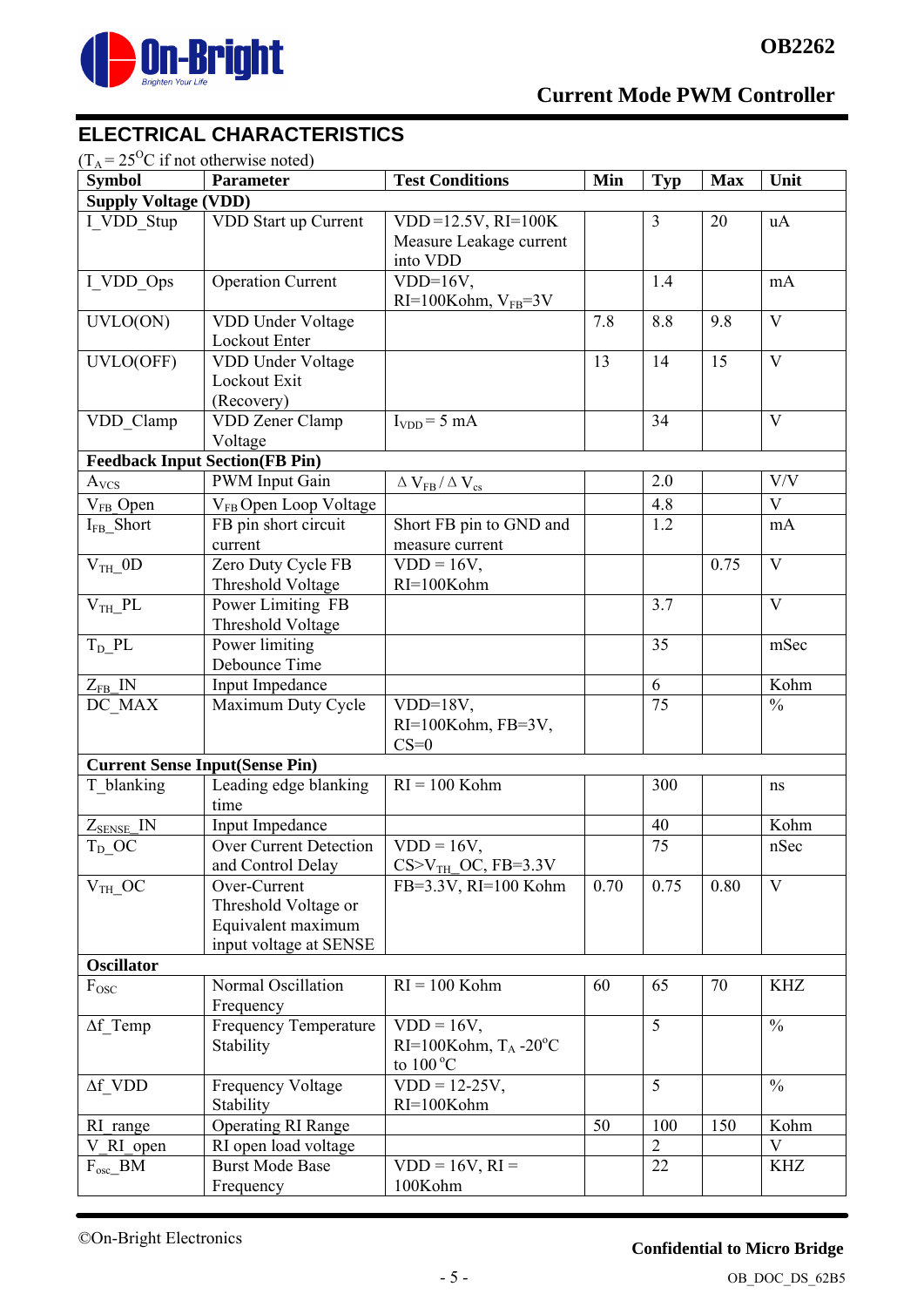

| <b>Gate Drive Output</b> |                             |                             |    |     |     |      |
|--------------------------|-----------------------------|-----------------------------|----|-----|-----|------|
| <b>VOL</b>               | <b>Output Low Level</b>     | $VDD = 16V$ , $Io = -20 mA$ |    |     | 0.8 |      |
| <b>VOH</b>               | Output High Level           | $VDD = 16V$ , $I_0 = 20$ mA | 10 |     |     |      |
| V Clamp                  | <b>Output Clamp Voltage</b> |                             |    | 18  |     |      |
|                          | Level                       |                             |    |     |     |      |
|                          | <b>Output Rising Time</b>   | $VDD = 16V$ , $CL = 1nf$    |    | 220 |     | nSec |
| T f                      | <b>Output Falling Time</b>  | $VDD = 16V$ , $CL = 1nf$    |    | 70  |     | nSec |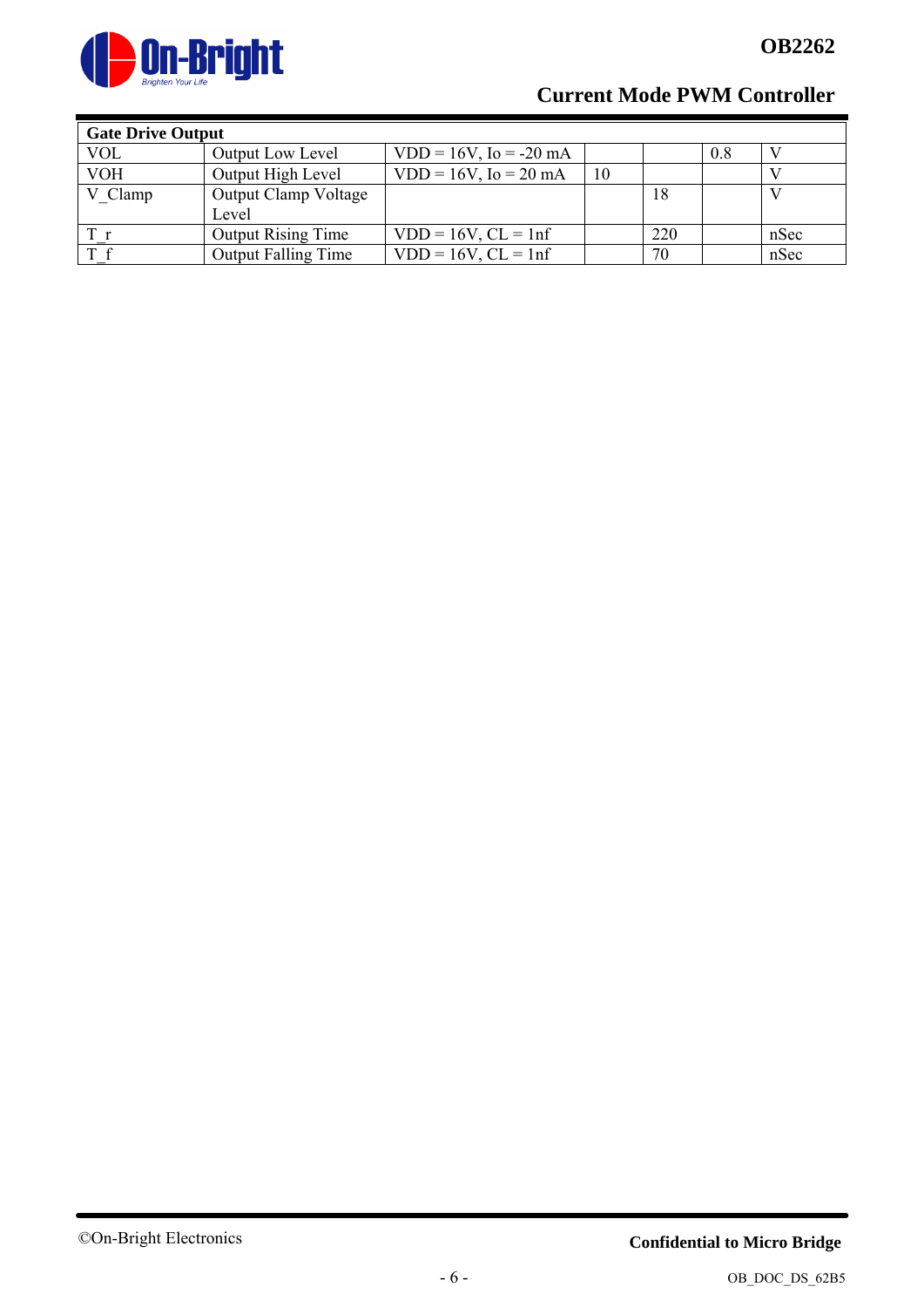

## **CHARACTERIZATION PLOTS**

VDD = 16V, RI = 100 Kohm,  $T_A = 25^{\circ}$ C condition applies if not otherwise noted.











©On-Bright Electronics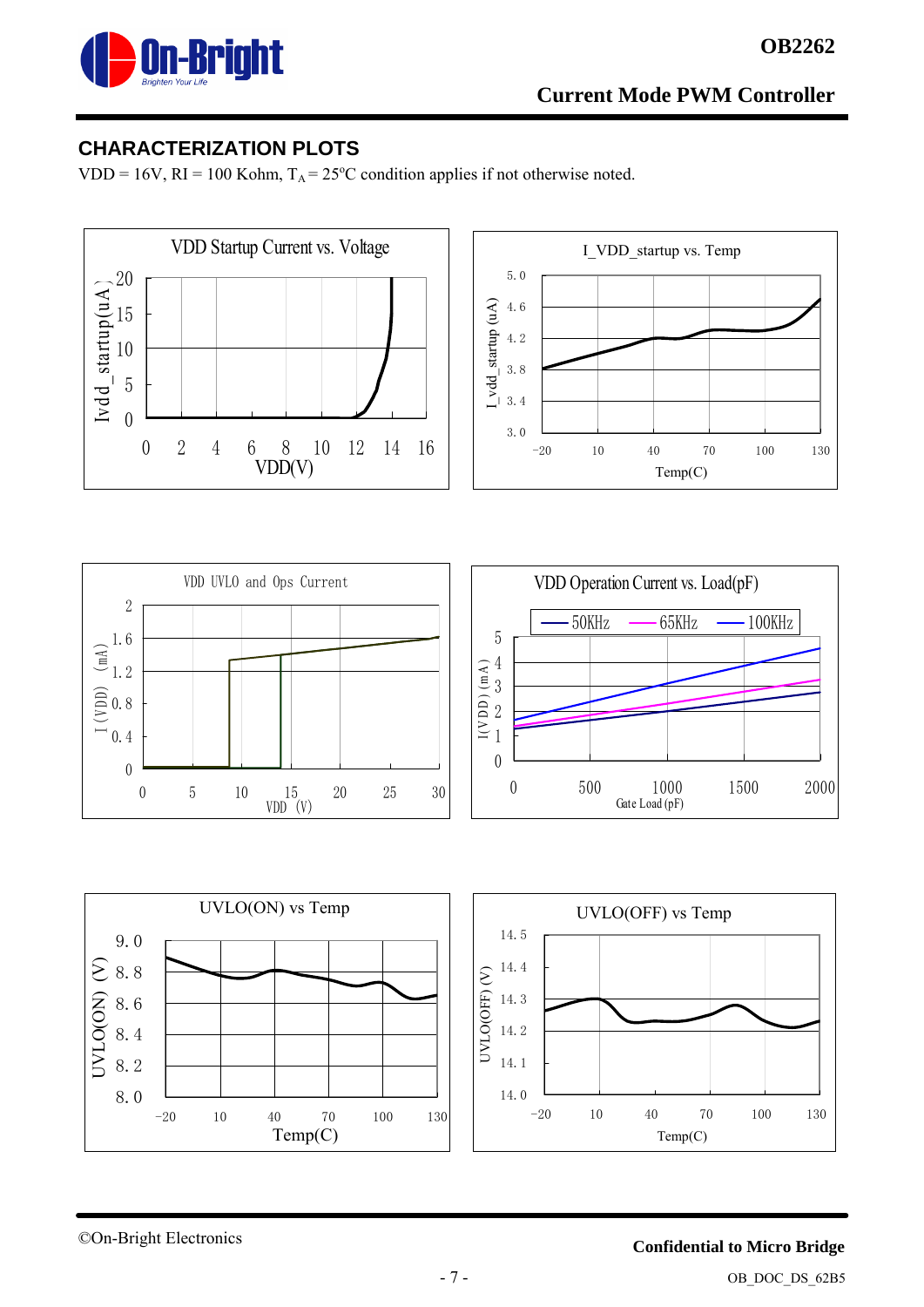







#### ©On-Bright Electronics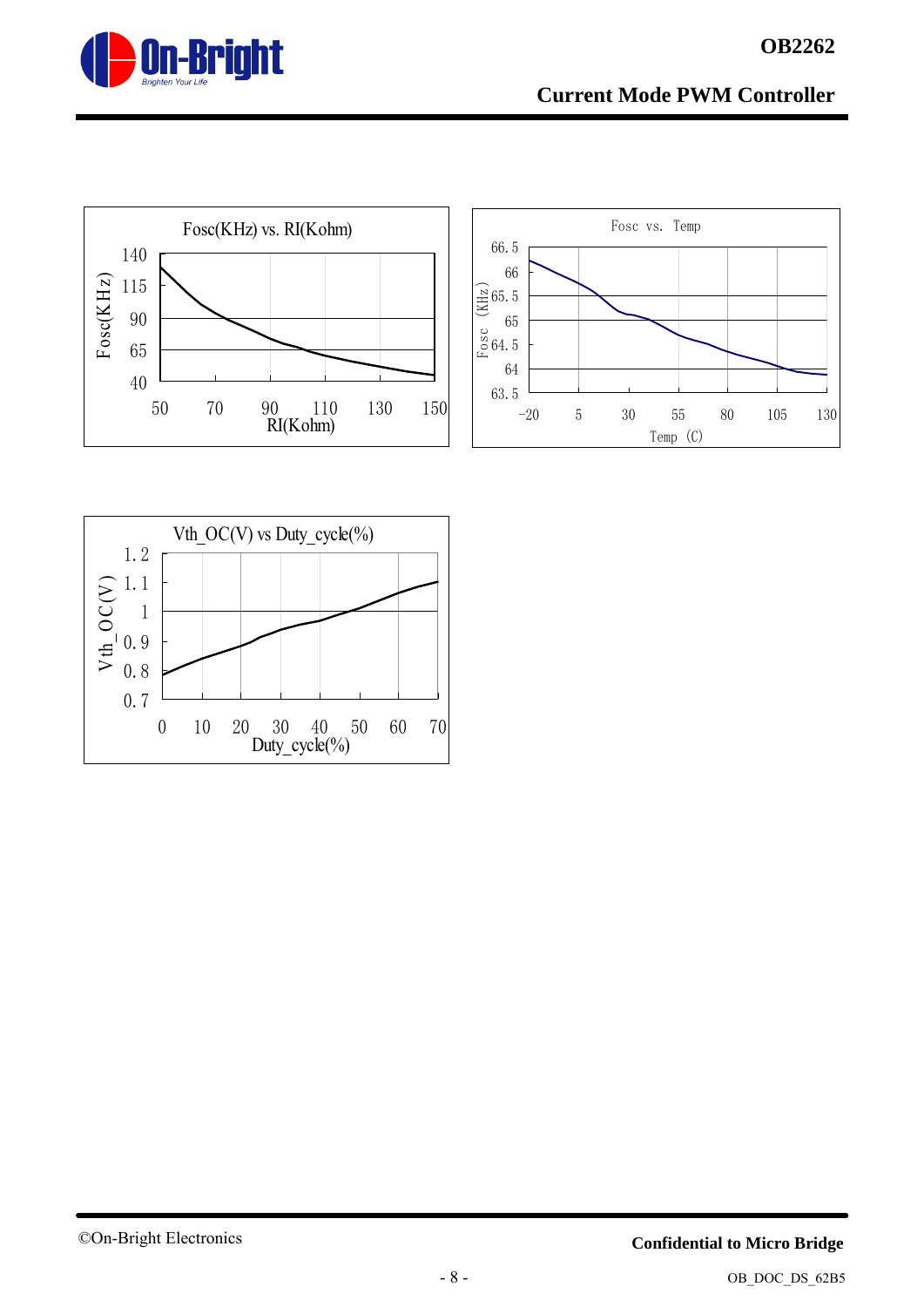

## **OPERATION DESCRIPTION**

The OB2262 is a highly integrated PWM controller IC optimized for offline flyback converter applications in sub 30W power range. The extended burst mode control greatly reduces the standby power consumption and helps the design easily meet the international power conservation requirements.

#### • **Startup Current and Start up Control**

Startup current of OB2262 is designed to be very low so that VDD could be charged up above UVLO threshold level and device starts up quickly. A large value startup resistor can therefore be used to minimize the power loss yet provides reliable startup in application. For AC/DC adaptor with universal input range design, a 2 MΩ, 1/8 W startup resistor could be used together with a VDD capacitor to provide a fast startup and low power dissipation solution.

#### • **Operating Current**

The Operating current of OB2262 is low at 1.4mA. Good efficiency is achieved with OB2262 low operating current together with extended burst mode control features.

#### • **Extended Burst Mode Operation**

At zero load or light load condition, majority of the power dissipation in a switching mode power supply is from switching loss on the MOSFET transistor, the core loss of the transformer and the loss on the snubber circuit. The magnitude of power loss is in proportion to the number of switching events within a fixed period of time. Reducing switching events leads to the reduction on the power loss and thus conserves the energy.

OB2262 self adjusts the switching mode according to the loading condition. At from no load to light/medium load condition, the FB input drops below burst mode threshold level. Device enters Burst Mode control. The Gate drive output switches only when VDD voltage drops below a preset level and FB input is active to output an on state. Otherwise the gate drive remains at off state to minimize the switching loss and reduces the standby power consumption to the greatest extend.

The frequency control also eliminates the audio noise at any loading conditions.

#### • **Oscillator Operation**

A resistor connected between RI and GND sets the constant current source to charge/discharge the internal cap and thus the PWM oscillator frequency is determined. The relationship between RI and switching frequency follows the below equation within the specified RI in Kohm range at nominal loading operational condition.

$$
F_{osc} = \frac{6500}{RI(Kohm)}(Khz)
$$

• **Current Sensing and Leading Edge Blanking**  Cycle-by-Cycle current limiting is offered in OB2262 current mode PWM control. The switch current is detected by a sense resistor into the sense pin. An internal leading edge blanking circuit chops off the sense voltage spike at initial MOSFET on state due to Snubber diode reverse recovery so that the external RC filtering on sense input is no longer required. The current limit comparator is disabled and thus cannot turn off the external MOSFET during the blanking period. PWM duty cycle is determined by the current sense input voltage and the FB input voltage.

#### • **Internal Synchronized Slope Compensation**

Built-in slope compensation circuit adds voltage ramp onto the current sense input voltage for PWM generation. This greatly improves the close loop stability at CCM and prevents the sub-harmonic oscillation and thus reduces the output ripple voltage.

#### • **Gate Drive**

OB2262 Gate is connected to an external MOSFET gate for power switch control. Too weak the gate drive strength results in higher conduction and switch loss of MOSFET while too strong gate drive output compromises the EMI.

A good tradeoff is achieved through the built-in totem pole gate design with right output strength and dead time control. The low idle loss and good EMI system design is easier to achieve with this dedicated control scheme. An internal 18V clamp is added for MOSFET gate protection at higher than expected VDD input.

#### • **Protection Controls**

Good power supply system reliability is achieved with its rich protection features including Cycle-by-Cycle current limiting (OCP), Over Load Protection (OLP) and over voltage clamp, Under Voltage Lockout on VDD (UVLO).

With On-Bright Proprietary technology, the OCP threshold tracks PWM Duty cycles and is line voltage compensated to achieve constant output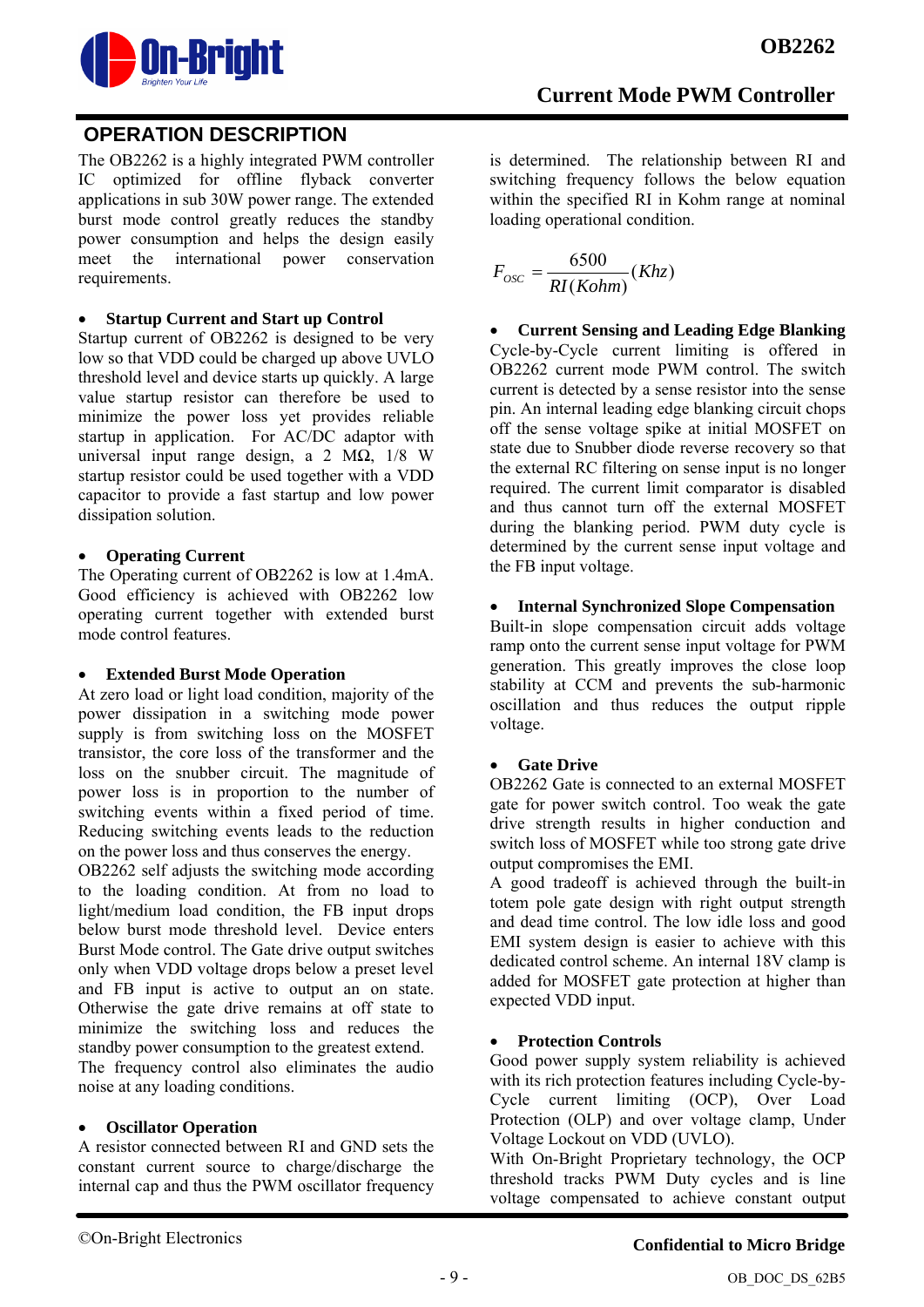

power limit over the universal input voltage range with recommended reference design.

At overload condition when FB input voltage exceeds power limit threshold value for more than TD\_PL, control circuit reacts to shut down the output power MOSFET. Device restarts when VDD voltage drops below UVLO limit.

## **Current Mode PWM Controller**

VDD is supplied by transformer auxiliary winding output. It is clamped when VDD is higher than threshold value. The power MOSFET is shut down when VDD drops below UVLO limit and device enters power on start-up sequence thereafter.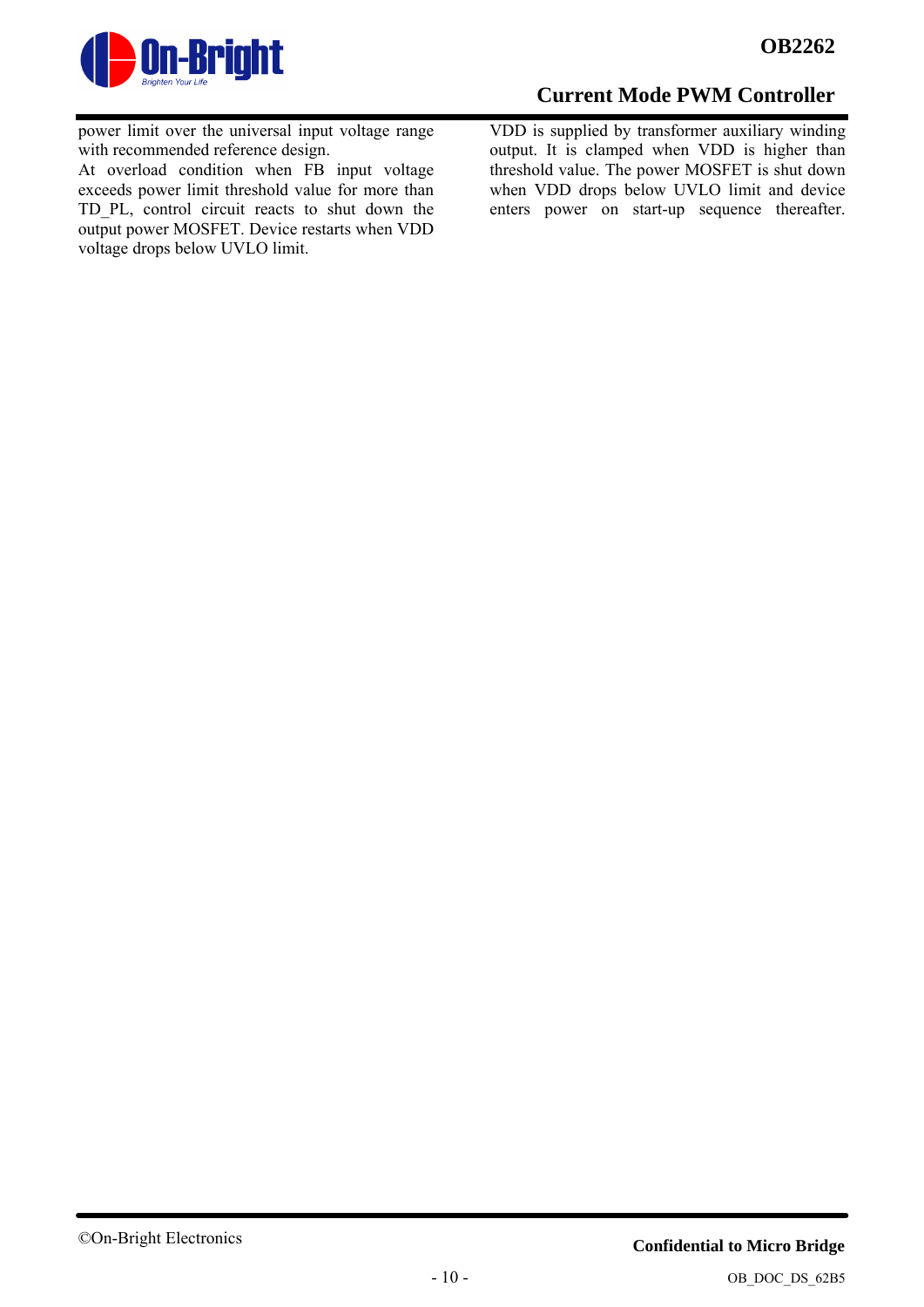

# **PACKAGE MECHANICAL DATA**

**SOT23-6** 



| Symbol         | <b>Dimensions In Millimeters</b> |          | <b>Dimensions In Inches</b> |       |  |
|----------------|----------------------------------|----------|-----------------------------|-------|--|
|                | Min                              | Max      | Min                         | Max   |  |
| A              | 1.050                            | 1.250    | 0.041                       | 0.049 |  |
| A <sub>1</sub> | 0.000                            | 0.100    | 0.000                       | 0.004 |  |
| A2             | 1.050                            | 1.150    | 0.041                       | 0.045 |  |
| b              | 0.300                            | 0.400    | 0.012                       | 0.016 |  |
| C              | 0.100                            | 0.200    | 0.004                       | 0.008 |  |
| D              | 2.820                            | 3.020    | 0.111                       | 0.119 |  |
| Е              | 1.500                            | 1.700    | 0.059                       | 0.067 |  |
| Ε1             | 2.650                            | 2.950    | 0.104                       | 0.116 |  |
| е              | 0.950TYP                         |          | 0.037TYP                    |       |  |
| e1             | 1.800                            | 2.000    | 0.071                       | 0.079 |  |
|                |                                  | 0.700REF | 0.028REF                    |       |  |
| L1             | 0.300                            | 0.600    | 0.012                       | 0.024 |  |
| θ              | 0°                               | 8°       | 0°                          | 8°    |  |

## **Confidential to Micro Bridge**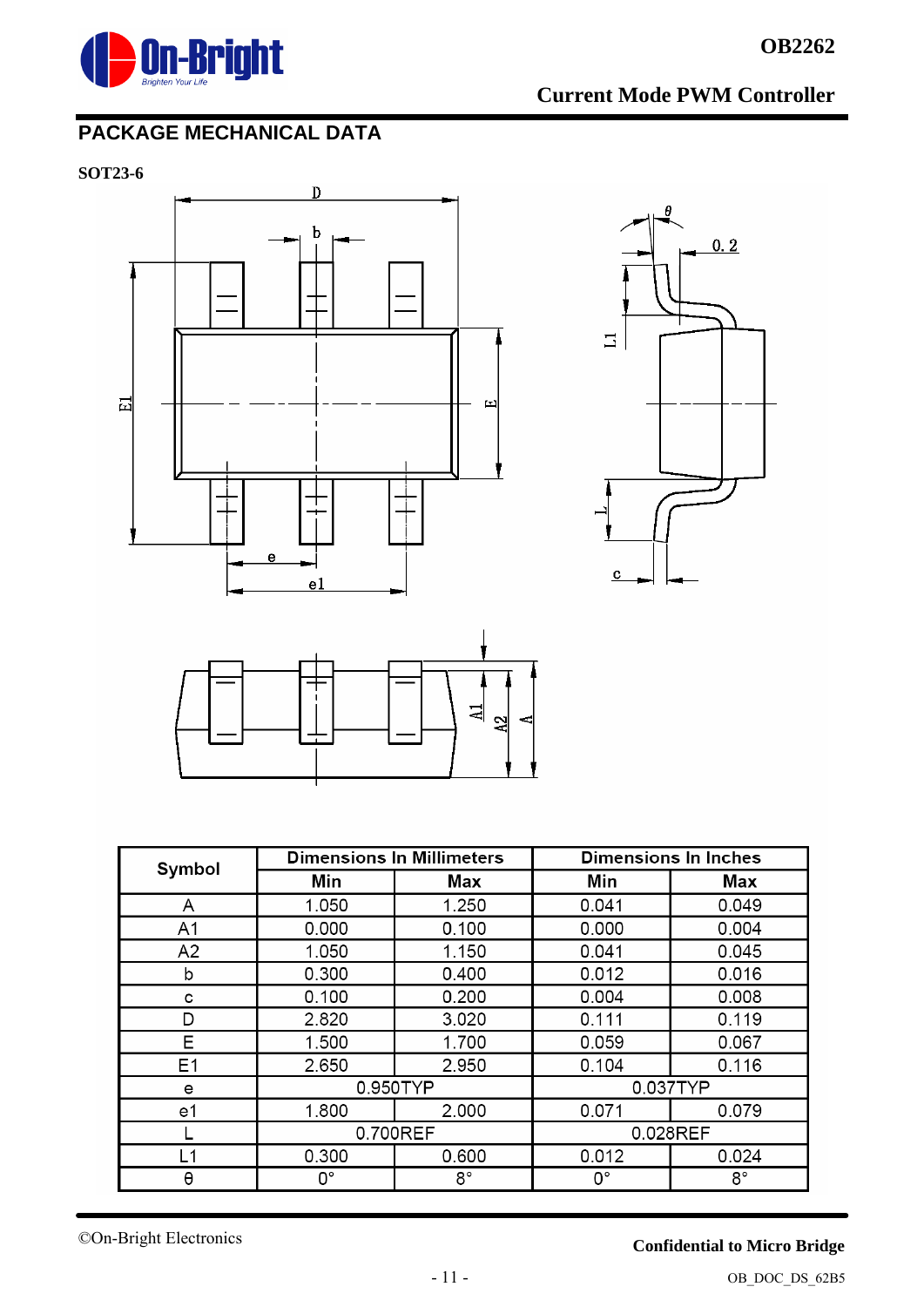

#### **8-Pin Plastic DIP**







|                | <b>Dimensions In Millimeters</b> |            | <b>Dimensions In Inches</b> |            |  |
|----------------|----------------------------------|------------|-----------------------------|------------|--|
| Symbol         | <b>Min</b>                       | <b>Max</b> | <b>Min</b>                  | <b>Max</b> |  |
| A              | 3.710                            | 4.310      | 0.146                       | 0.170      |  |
| A1             | 0.510                            |            | 0.020                       |            |  |
| A2             | 3.200                            | 3.600      | 0.126                       | 0.142      |  |
| в              | 0.360                            | 0.560      | 0.014<br>0.022              |            |  |
| <b>B1</b>      | 1.524(TYP)                       |            | 0.060(TYP)                  |            |  |
| C              | 0.204                            | 0.360      | 0.008<br>0.014              |            |  |
| D              | 9.000                            | 9.400      | 0.354<br>0.370              |            |  |
| E              | 6.200                            | 6.600      | 0.244                       | 0.260      |  |
| E <sub>1</sub> | 7.620(TYP)                       |            |                             | 0.300(TYP) |  |
| е              | 2.540(TYP)                       |            | 0.100(TYP)                  |            |  |
| L              | 3.000                            | 3.600      | 0.118                       | 0.142      |  |
| E <sub>2</sub> | 8.200                            | 9.400      | 0.323                       | 0.370      |  |